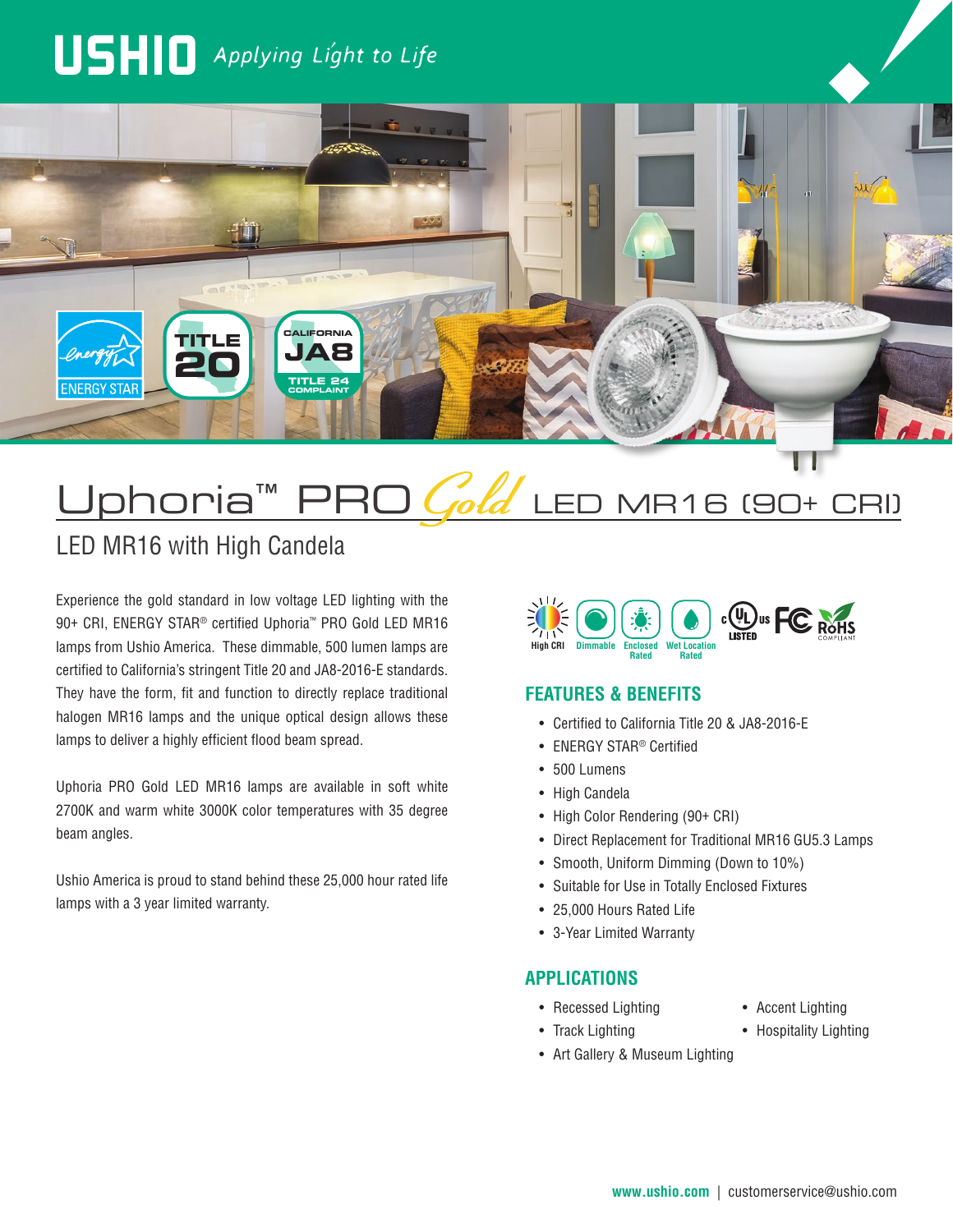## **SPECIFICATIONS**



**GU5.3 Base**

**Case Quantity: 60**

| <b>Watts</b><br>(W) | <b>Ordering</b><br>Code | Lamp<br><b>Description</b>                            | <b>Volts</b><br>(V) | Color<br><b>Temp</b> | <b>Beam</b><br><b>Angle</b> | <b>Lumens*</b><br>$(\mathsf{Im})$ | CBCP*<br>(cd) | <b>CRI</b> | Rated**<br>Life<br>(h) |
|---------------------|-------------------------|-------------------------------------------------------|---------------------|----------------------|-----------------------------|-----------------------------------|---------------|------------|------------------------|
|                     | 1004959                 | $\star$ UPHORIA PRO GOLD LED MR16, FL35, SW27, 90+CRI | 12 <sup>°</sup>     | 2700                 | $35^\circ$                  | 500                               | 1486          | $90+$      | 25,000                 |
|                     | 1004958                 | $\star$ UPHORIA PRO GOLD LED MR16, FL35, WW30, 90+CRI | 12                  | 3000                 | $35^\circ$                  | 500                               | 1715          | $90+$      | 25,000                 |
|                     |                         |                                                       |                     |                      |                             |                                   |               |            |                        |

\* Photometric data is based on LM-79 tests.

\*\* Average life based on 70% lumen maintenance. LM-80 data available.

 **ENERGY STAR® Certified** Discontinued - For Reference Only

#### **Electrical Specifications:**

Driver: High Efficiency

Dimmable Down to 10%

Power Factor: > 0.9

Dimming: See www.ushio.com for dimmer compatability options.

#### **CAUTIONS:**

Suitable for dry and damp locations.

Suitable for use in recessed fixtures.

Suitable for use in totally enclosed fixtures (UL 1993).

Not for use in emergency or exit lighting.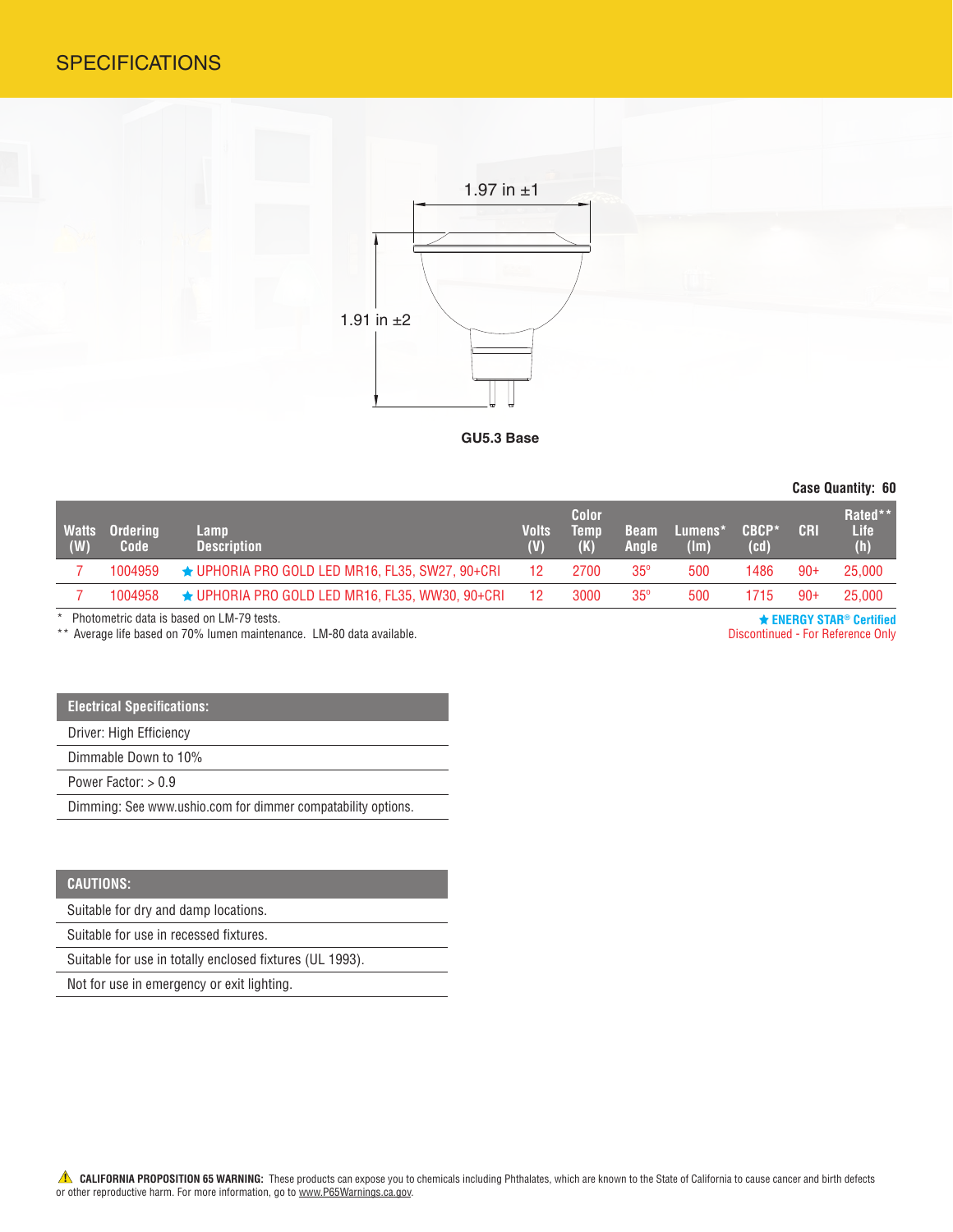# PHOTOMETRICS & SPECTRAL DISTRIBUTION CHARTS

## **Photometrics**

| Item 1004959                |       |       |  |  |  |
|-----------------------------|-------|-------|--|--|--|
| $\mathfrak{g}(\mathsf{ft})$ | H(ft) | E(fc) |  |  |  |
| 2.0                         | 3.3   | 136.5 |  |  |  |
| 4.0                         | 6.6   | 34.1  |  |  |  |
| 6.0                         | 9.9   | 15.2  |  |  |  |
| $\overline{8.0}$            | 13.2  | 8.5   |  |  |  |
| $\overline{10.1}$           | 16.5  | 5.5   |  |  |  |
| $35^\circ$                  |       | 7W    |  |  |  |
| 7W LED MR16, FL35, SW27     |       |       |  |  |  |

| Item 1004958 |                    |                         |          |  |  |  |
|--------------|--------------------|-------------------------|----------|--|--|--|
|              | $\varnothing$ (ft) | $H({\rm ft})$           | $E$ (fc) |  |  |  |
|              | $\overline{2.0}$   | 3.3                     | 157.5    |  |  |  |
|              | 4.0                | 6.6                     | 39.4     |  |  |  |
|              | 6.0                | 9.9                     | 17.5     |  |  |  |
|              | 8.0                | 13.2                    | 9.8      |  |  |  |
|              | 10.1               | 16.5                    | 6.3      |  |  |  |
|              | $35^\circ$         | 7W LED MR16, FL35, WW30 | 7W       |  |  |  |

**Spectral Distribution Charts**